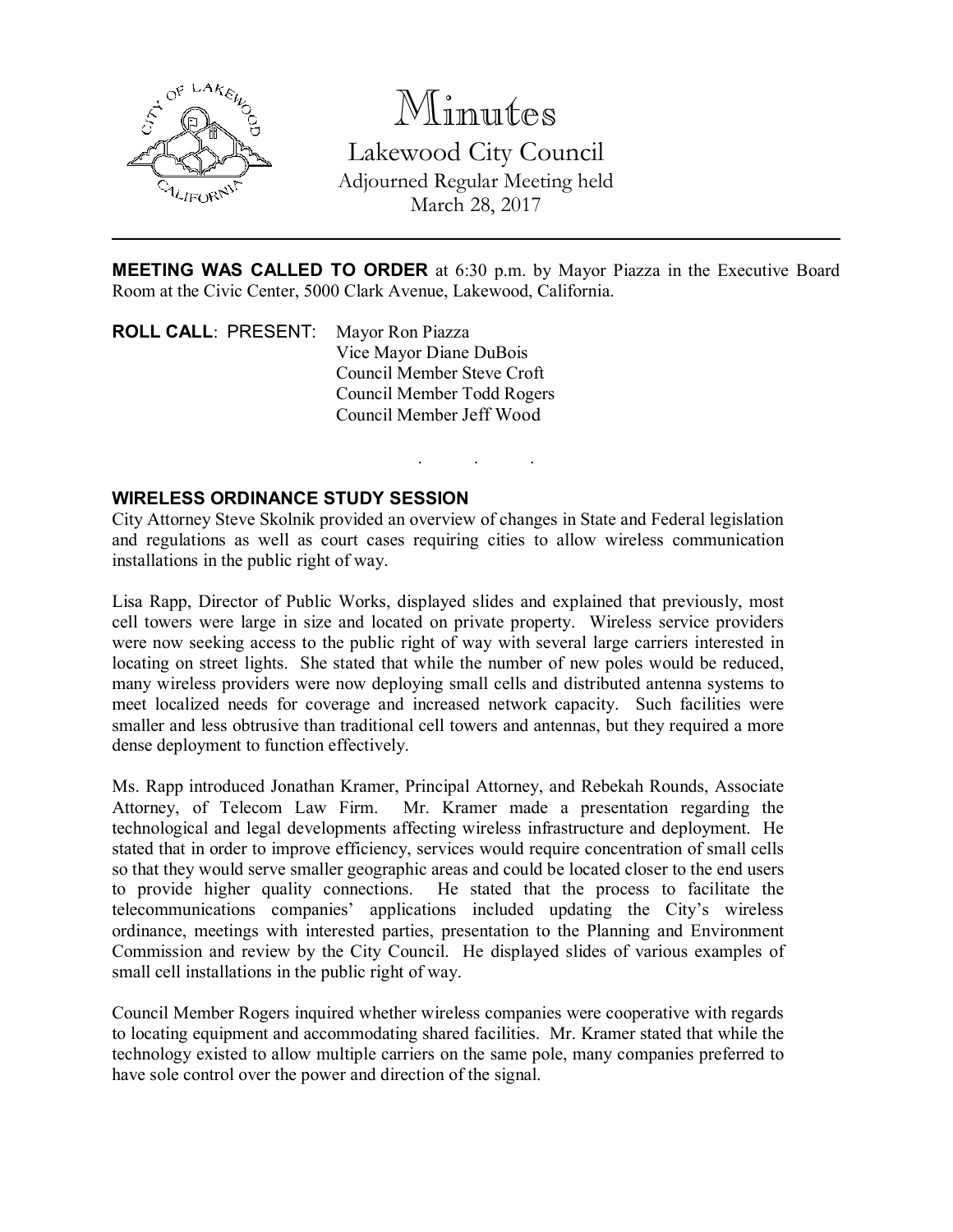City Council Minutes March 28, 2017 Page 2

### WIRELESS ORDINANCE STUDY SESSION - Continued

Responding to Mayor Piazza's inquiries, Mr. Kramer explained that with having four national carriers, there could potentially be approximately ten small cell sites per square mile. He further stated that in order to avoid violating Federal law, in most cases, spacing rules could be created but would need to include some protective measures.

Mr. Kramer responded to Council Member Wood's question regarding abandoned equipment by explaining that removal of any telecommunications apparatus could be required of the wireless carriers as an element of the ordinance. Council Member Wood expressed concerns regarding health issues associated with cell sites. Mr. Kramer explained that radio frequencies from using the wireless device itself would be of more concern than with the energy from the tower noting that with additional antennas and stronger coverage areas, cell phones would reduce their operating power level, thereby reducing exposure.

With regards to Council Member Wood's question regarding the approval process, Mr. Skolnik replied that the ability to subject telecommunications companies to a process similar to one for a conditional use permit, for which the City would still have the ability to issue on private property, had been taken away by State and Federal authorities' preemption with regard to the public right of way. He noted that cities retained the ability to impose standards with regard to time, place and manner which the ordinance would seek to maintain.

Ms. Rapp explained that if Council were willing to consider allowing these devices to be installed on street lights, a master agreement could be developed that would enable negotiating with the wireless companies and setting forth the desired aesthetic standards.

Mr. Skolnik clarified for Vice Mayor DuBois that despite having no control over Southern California Edison street lights, aesthetic standards could be established that would provide more attractive considerations for their facilities.

Council Member Wood conveyed his apprehensions with the proliferation of small cell sitings. Ms. Rapp assured that after their gas metering experience working with the gas company, staff was prepared to work with the carriers to minimize the impact to residents.

Mr. Skolnik confirmed for Council Member Croft that the ordinance would determine the aesthetic requirements for the small cell facilities and that the goal was to encourage locating them onto existing City poles rather than installing additional structures. He emphasized that beyond the technical details, the objective in compiling the information for Council consideration was to provide the City with the most control that the preemptions allowed.

Mayor Piazza observed that the decision to allow such small cell sites had been out of the City's control and that they could not be prevented from going in the public right of way.

In response to Council Member Wood's request to contact State legislators, Mr. Skolnik stated that wireless companies had been very effective in convincing the State and Federal government that they provided a service that cities should not have the ability to forfeit.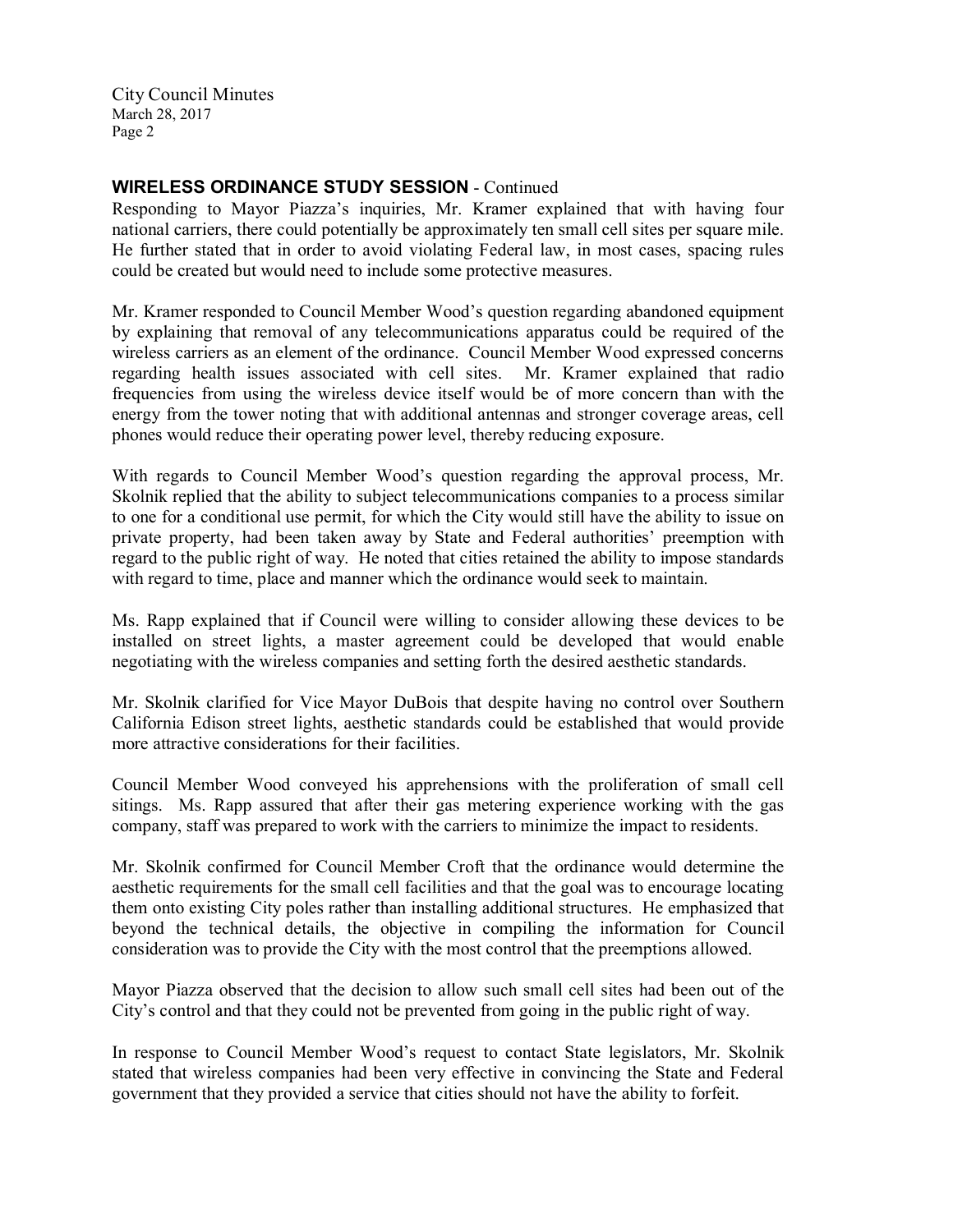City Council Minutes March 28, 2017 Page 3

#### WIRELESS ORDINANCE STUDY SESSION - Continued

Sonia Southwell, Director of Community Development provided some examples of installations on private property.

Mr. Skolnik reported that the meeting with the interested parties would be scheduled sometime in mid- to late April to receive their input and that the proposal would be presented to the Planning Commission at their May meeting. It would then be submitted for City Council consideration in late May or early June with adoption occurring at some point during the summer.

Council Member Rogers commented that while the City may not have regulatory control, there would be apprehensions from residents with the addition of telecommunications equipment. He maintained the importance of being sensitive to their concerns and providing a strategy to educate them. He added that some residents would be more impacted than others citing the example of the small cell site located near a residential balcony.

Council Member Croft stated that rather than installing additional poles, consideration of minimally offensive options with rules pertaining to their placement and spacing would be more beneficial and provided more control for the City.

In response to Mayor Piazza's inquiry regarding the rental of the space upon which the poles were located, Mr. Kramer replied that rental rates varied in range from one dollar per year to as high as \$1500 per month. He cautioned that such action to charge rent should reflect the City's ability to maintain control as the owner of the property.

Mr. Kramer responded to Vice Mayor DuBois' question by stating that under State law, wireless companies could not be prevented from putting up a pole but they could undergo an approval process which could result in a more acceptable solution.

Mr. Skolnik noted that presentation of such a wireless ordinance had only recently been considered because it was a constantly moving target and that while potential outcomes could not be predicted, a trend could be forecasted. He further explained that while the drive to move forward had more to do with applications being submitted at this time and initiating the shot clock, a specific timeline had not been established and that there would be ample opportunity for further discussion of options.

Mr. Kramer clarified for Council Member Wood that small cell sites could be located in a residential area but that was one of the elements that the City could have an active involvement in so that the poles being used were primarily on side streets and not in front of people's homes.

. . .